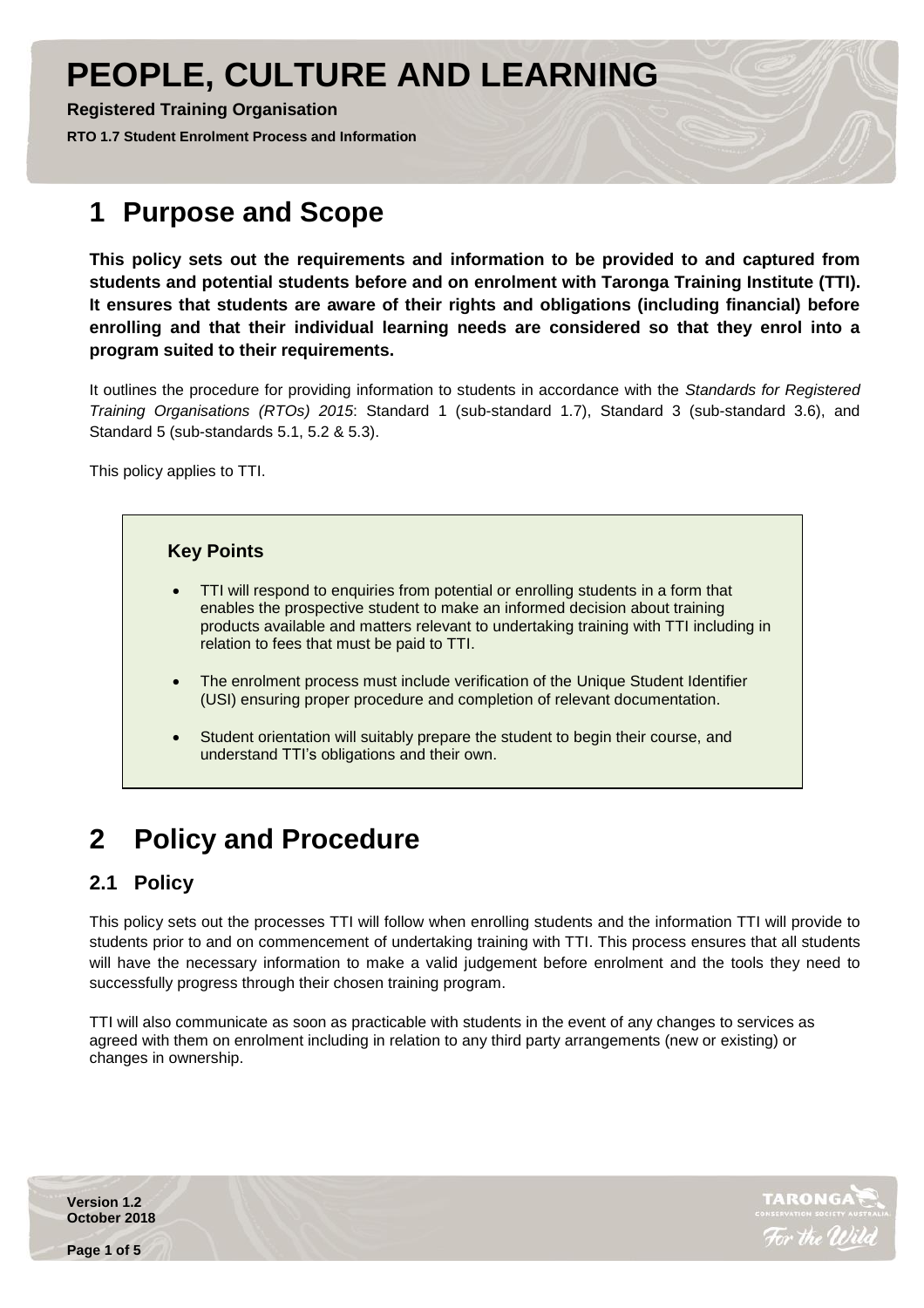**RTO 1.7 Student Enrolment Information** 

### **2.2 Procedure for Enrolment**



**Version 1.2 October 2018**



**Page 2 of 5**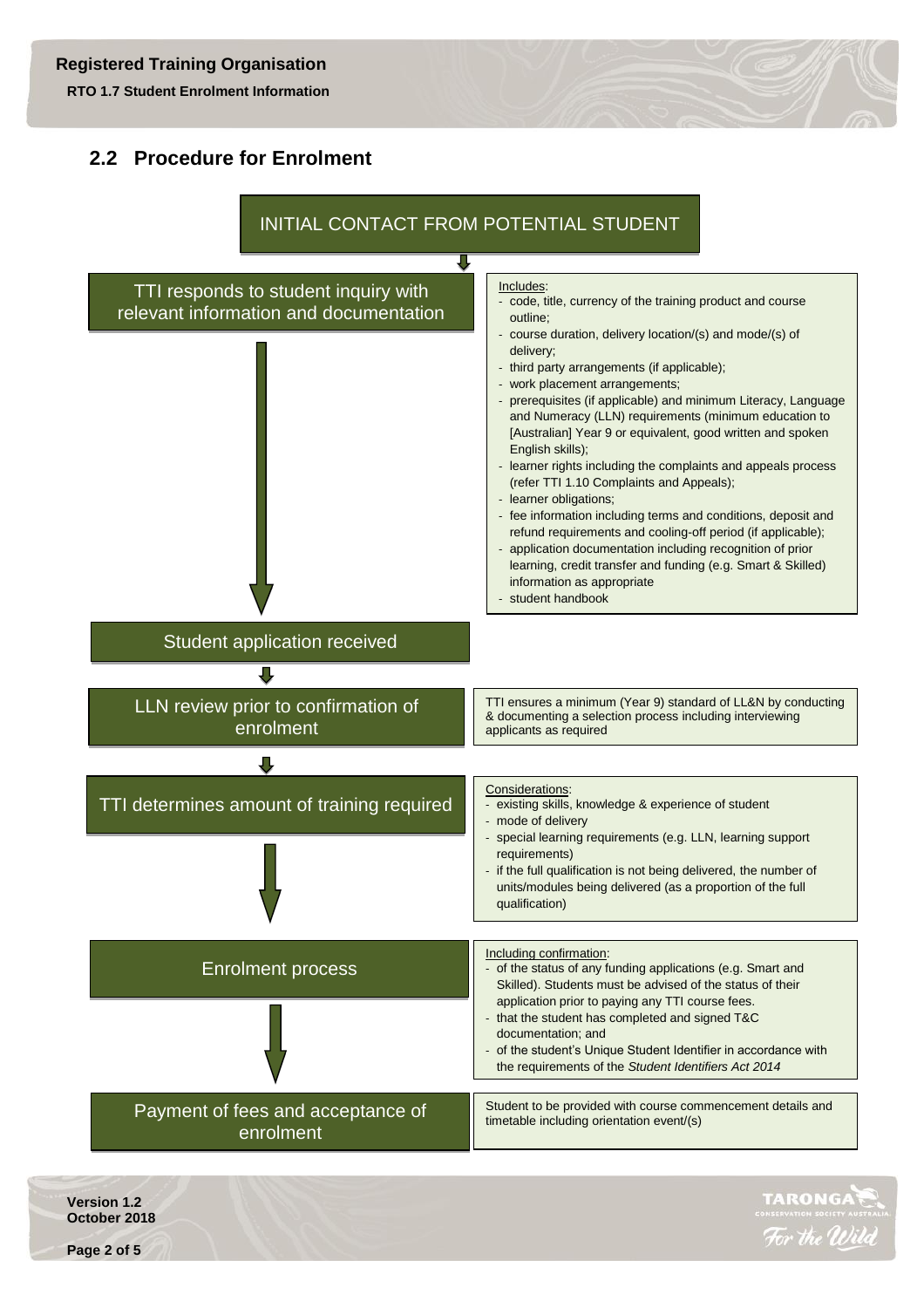#### **RTO 1.7 Student Enrolment Information**

#### **2.3 Procedure for Orientation**

Following (or at the time of) confirmation of enrolment, all enrolled students will:

- be advised of the scheduled time for the orientation with TTI personnel
- be given access to an induction/information module (in-person or online)
- be offered at least one 'student progress review' meeting (to be scheduled) with TTI personnel

Information provided to the student during the induction/orientation will support the information already provided in the Course Enrolment Form, Enrolment Information Form and Student Handbook.

### **2.4 Security of Personal Information and Privacy**

TTI will ensure the security of student information including Student Identifiers that is stored in its Student Management System.

As a business unit of Taronga Conservation Society Australia (Taronga), TTI is subject to the *Privacy and Personal Information Protection Act 1988* (NSW) which regulates the collection, storage, quality, use and disclosure of personal information by NSW Government agencies. Taronga's Privacy Management Plan defines personal information and provides details about the privacy principles that Taronga, including TTI, follows when dealing with personal information. A Privacy Statement is available on Taronga's website [\(https://www.taronga.org.au/about/privacy\)](https://www.taronga.org.au/about/privacy) and provides an overview of practices in relation to personal information provided to Taronga.

### **2.5 Privacy Notice**

The information provided by students, parents/caregivers and schools is obtained as part of the application and enrolment process. This information may be disclosed to any entity involved in any restructure or transfer of TTI and Taronga business, any related bodies corporate of TTI and Taronga, any employees, agents or contractors or other service providers of the TTI and Taronga. This is for the purpose of enabling TTI and Taronga to assess applications for enrolment into TTI courses. During, and within a reasonable period of time after any TTI course, and directly related to current or former studies at TTI information may be used for training, marketing, research and reports; for educational training purposes and to comply with the Australian Skills Quality Authority (ASQA) requirements. The information supplied as part of the enrolment and assessment process will be used for research, statistical analysis, program evaluation, post-completion surveys and internal management purposes by, but is not limited to, Taronga Training Institute, NSW Department of Education and NSW Department of Industry.

### **2.6 Student Access to Information**

Current students can access information relating to their current training & assessment through TTI's SMS.

Students, including past students, can also contact the TTI Administration Team to request a copy of their records.

**Version 1.2 October 2018**





**Page 3 of 5**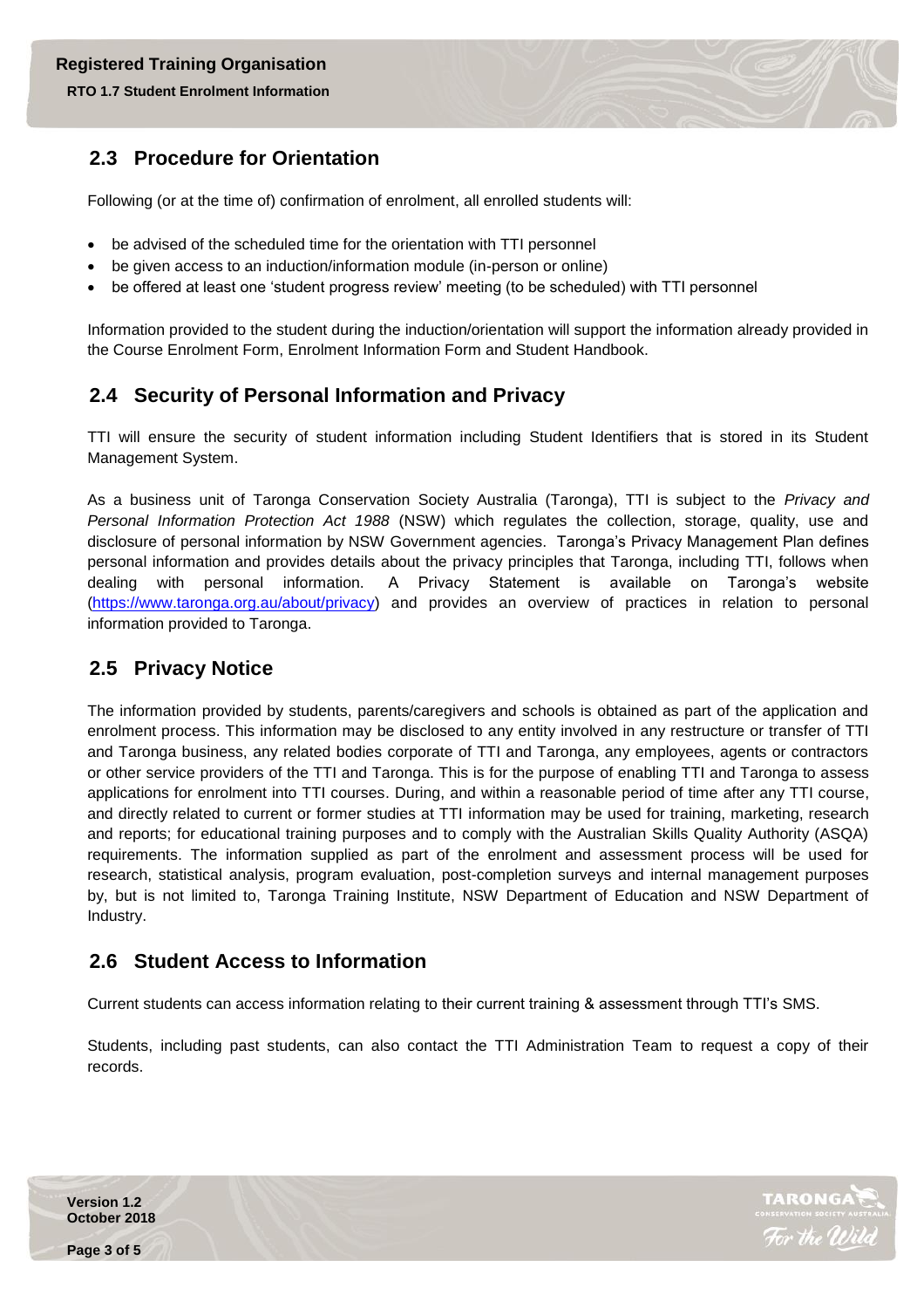**RTO 1.7 Student Enrolment Information** 

## **3 Responsibility and Accountability**

It is a requirement that relevant personnel adhere to the policies and procedures as described in this document. These expectations may vary between personnel in regard to position and role. It is therefore expected that those in the following roles will act accordingly.

#### **3.1 TTI Support Officers**

- Ensure students are provided with all relevant information prior to and on enrolment;
- Conduct a selection process including review of LLN requirements prior to confirmation of enrolment;
- Ensure an appropriate orientation program is scheduled and undertaken for each training program.

### **3.2 TTI Coordinator & Compliance Officer**

- Processes enrolments in accordance with this policy including verification of Student Identifiers, eligibility for funding (if applicable) and completion of T&C documentation;
- Upon enrolment ensures students have access to the Student Management System to check their progression;
- Ensures student payment of fees.

#### **3.3 TTI Manager**

- Adheres to and enforces this policy;
- Supports the TTI Coordinator and Compliance Officer in meeting the requirements of the policy;
- Oversees any final enrolment decisions as necessary.

## **4 Resources**

- National Vocational Education and Training Regulator Act 2011
- Standards for Registered Training Organisations 2015
- The Australian Qualification Framework
- Users Guide to the Standards for Registered Training Organisations

## **5 Definitions**

## **5.1 Orientation**

The process of familiarising students with TTI including physical and online delivery arrangements. It includes providing students with the information on what is required of them as students, their rights, and relevant information on how to progress as a student.

## **5.2 Unique Student Identifier (USI)**

The USI is a reference number made up of 10 letters and numbers that create a secure record of a student's recognised training and qualifications from all different RTO's. It provides student with access to their transcripts and records and stays with the student for life.

## **6 Version Control**

**Version 1.2 October 2018**

**Page 4 of 5**



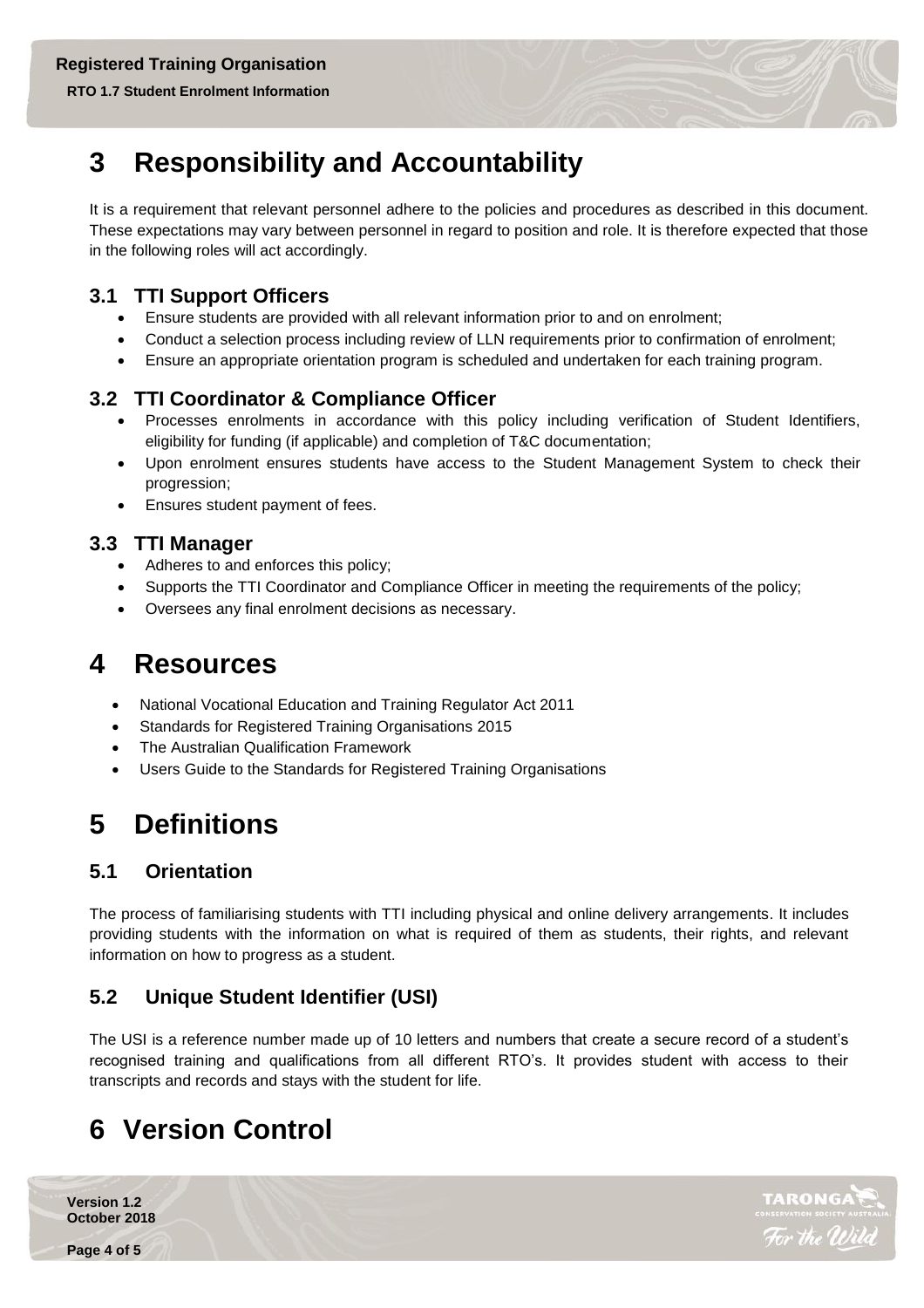#### **Registered Training Organisation**

#### **RTO 1.7 Student Enrolment Information**

| <b>Version Control</b> | Date Effective | Drafted by                                     | Approved By | Amendment                                                                                                                                                                                                             |
|------------------------|----------------|------------------------------------------------|-------------|-----------------------------------------------------------------------------------------------------------------------------------------------------------------------------------------------------------------------|
| 1.0                    | September 2016 | Manager L&D                                    | <b>CEO</b>  |                                                                                                                                                                                                                       |
| 1.1                    | December 2017  | Manager L&D                                    | <b>CEO</b>  |                                                                                                                                                                                                                       |
| 1.2                    | October 2018   | TISL Project and<br><b>Business</b><br>Manager |             | Simplification of flow<br>chart; new sections<br>on the security of<br>personal information,<br>privacy and student<br>access to<br>information; inclusion<br>of responsibilities for<br><b>TTI Support Officers.</b> |

## **7 Approval**

Cameron Kerr - Director and Chief Executive

## **8 Appendices**

Nil

**Version 1.2 October 2018**



**Page 5 of 5**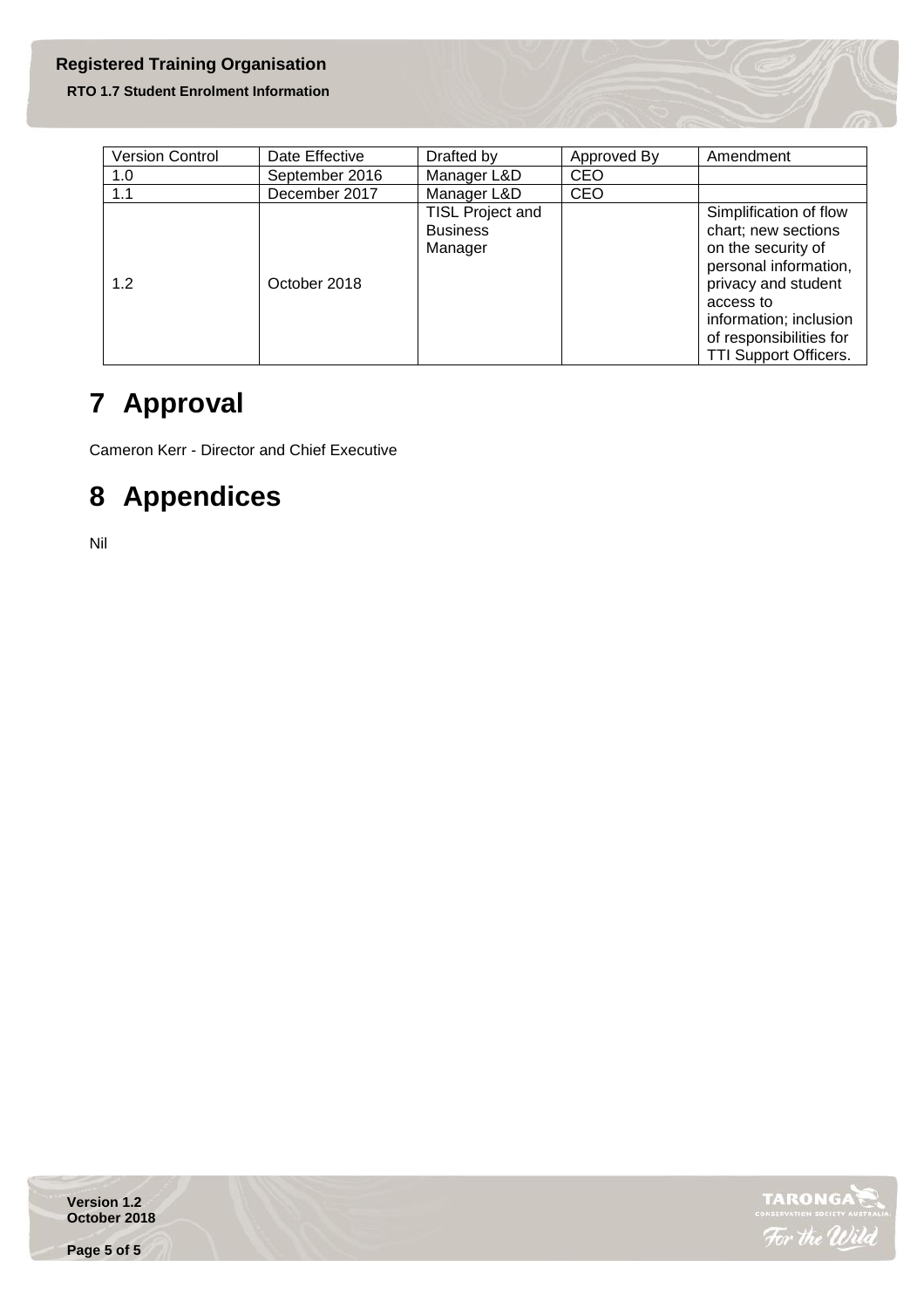# **PEOPLE, CULTURE AND LEARNING**

**Taronga Training Institute**

**TTI 1.3 Assessment**

## **1 Purpose and Scope**

**This policy ensures that Taronga Training Institute (TTI) undertakes fair assessment practices in accordance with the principles of assessment and rules of evidence for all training packages and VET accredited courses on its scope of registration. It also ensures that the previous learning and experience of TTI students are recognised as appropriate.**

It outlines the procedure for assessment (including recognition of prior learning (RPL) and credit transfer (CT)) in accordance with the *Standards for Registered Training Organisations (RTOs) 2015:* Standard 1 (sub-standards 1.8, 3.5).

This policy applies to TTI.



## **2 Policy and Procedure**

### **2.1 Policy**

This policy sets out TTI's assessment procedures including the process for assessment of requests for RPL and/or CT for its training packages and VET accredited courses. TTI ensures that assessment procedures are correctly applied by all trainers and students are offered RPL and/or CT as suitable to their individual situation. A fair and just process will be used to assess these situations based on the *principles of assessment* and *rules of evidence*. TTI will also ensure that any third-party assessments are applied using the same fair and just processes.

In some cases, students may need reasonable adjustments to suit a range of individual learning needs. Where appropriate, these adjustments will be applied by TTI and may include alternate exam structures, additional time for assessment, or other forms of special consideration based on the individual's needs.

#### **2.2 Assessment Activities**

Assessment activities and methodologies appropriate for students enrolled in training packages or VET accredited courses are outlined in the Training and Assessment Strategy and recorded in ELO.

**Version 1.2 October 2018**

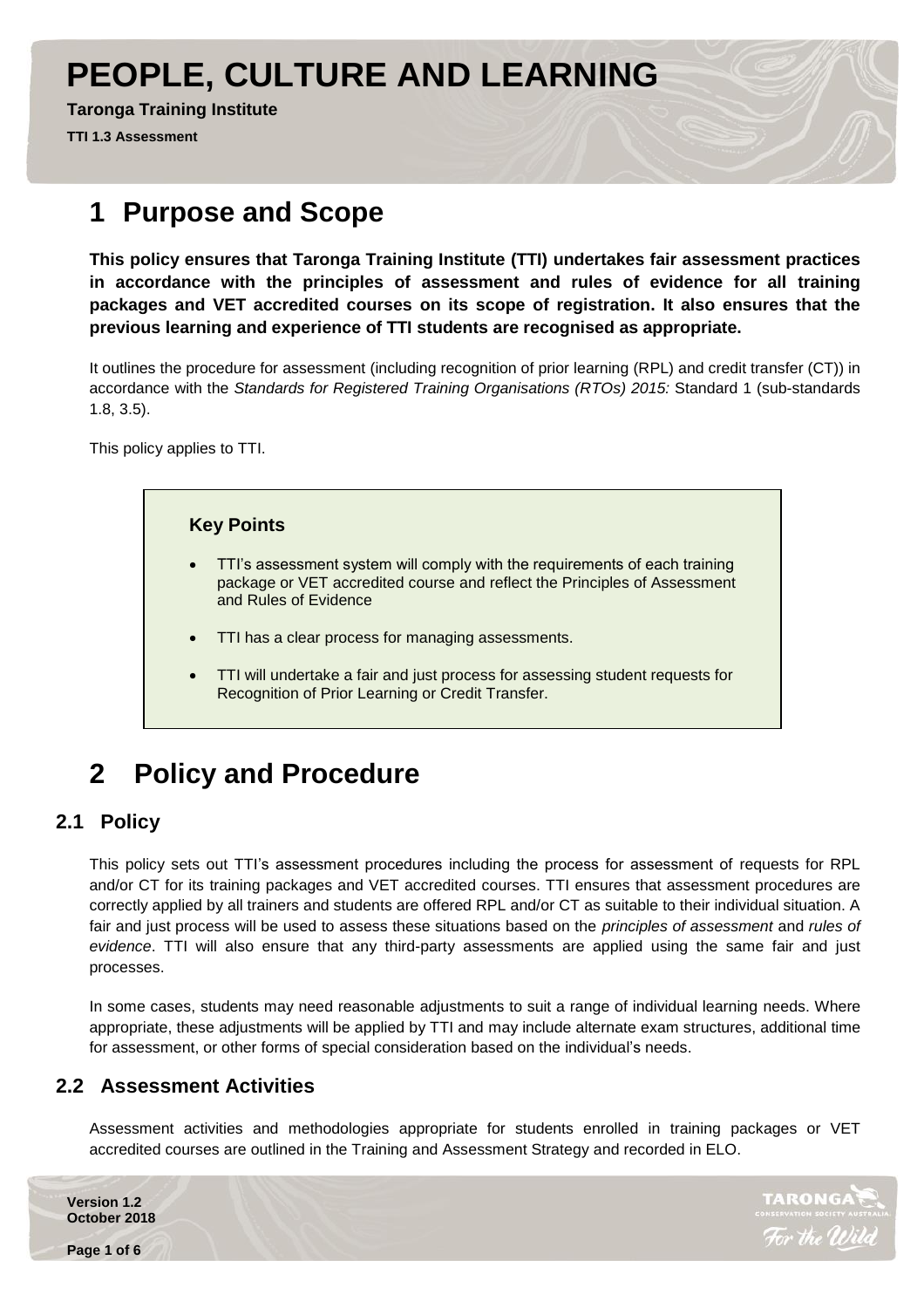#### **2.3 Procedure for Assessment**

### Before an assessment activity, trainers will…

Ensure they utilise the latest version of assessment tools and make necessary adjustments to suit individual learner needs

Ensure they have adequate resources/equipment to conduct delivery and remedy shortfalls before commencement (in accordance with the TAS)

## During delivery, trainers will…

Ensure students are advised at commencement of the type/s, location, and duration of assessment

Make reasonable adjustments to the assessment process (to not disadvantage those with special learning needs)

Ensure students have completed the *Student Assessment Readiness Form* prior to undertaking assessment

Conduct assessment using the principles of assessment and rules of evidence

Ensure that the appeals process is available and understood

Gather appropriate evidence to determine a student's competence

## Following delivery, trainers will…

Ensure any complaints/appeals are handled in accordance with procedure

Ensure all evidence is determined based on sufficiency, validity, authenticity and currency.

Competency judgement is made and recorded within the SMS/LMS

Competency decisions are communicated to students as soon as possible

Reassessment requirements (R&Rs) are advised to students as required

#### **2.4 Assessment timeline**

Trainers are to ensure that all assessments are:

- marked within 4 weeks of due date;
- pre-approved resubmissions of assessments are marked within 1 week of resubmission deadline;
- any pre-approved late assessments/extensions are marked mark within 4 weeks of individual due date.

**Version 1.2 October 2018**

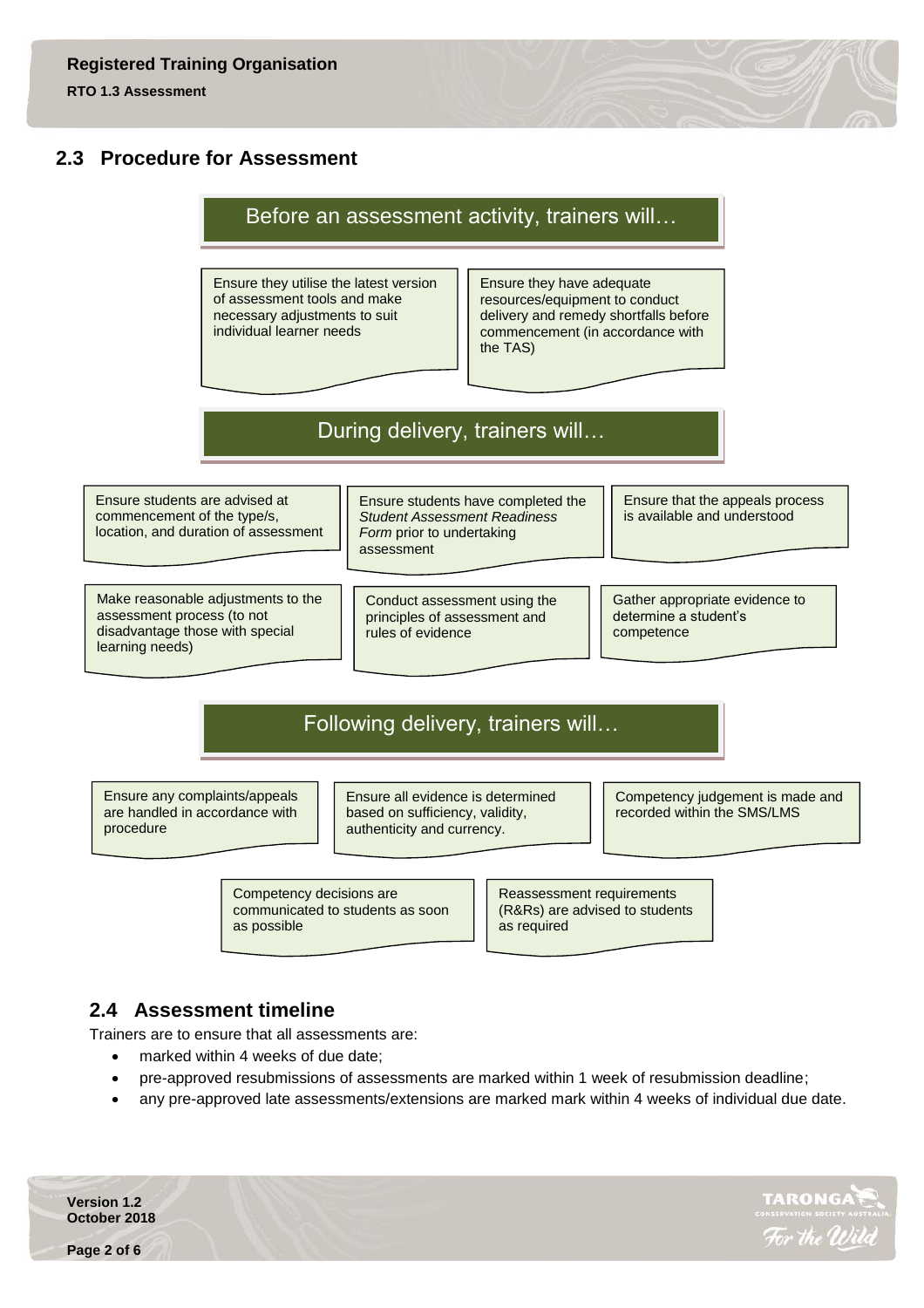## **2.5 Procedure for Recognition for Prior Learning (RPL)**

The *TTI Coordinator and Compliance Officer* ensures the RPL application pack contains accurate information about the RPL process, cost, and assessment pathway, and details about the issuance of a Statement of Attainment or Qualification. Within 30 days of application (or completion of the requirements) the *TTI Coordinator and Compliance Officer* will ensure judgements about competency are recorded and advised to applicant, and that a Statement of Attainment or Qualification is issued as soon as practicable.



## **2.6 Procedure for Credit Transfer**

TTI recognises Statements of Attainment and Qualifications issued by another Registered Training Organisation (RTO), AQF authorised issuing organisation or the Registrar. Credit Transfer applications of nationally recognised training will be reviewed and applied by the *TTI Coordinator & Compliance Officer* at a cost of \$150 per application.



**TARONG** 

**Version 1.2 October 2018**

**Page 3 of 6**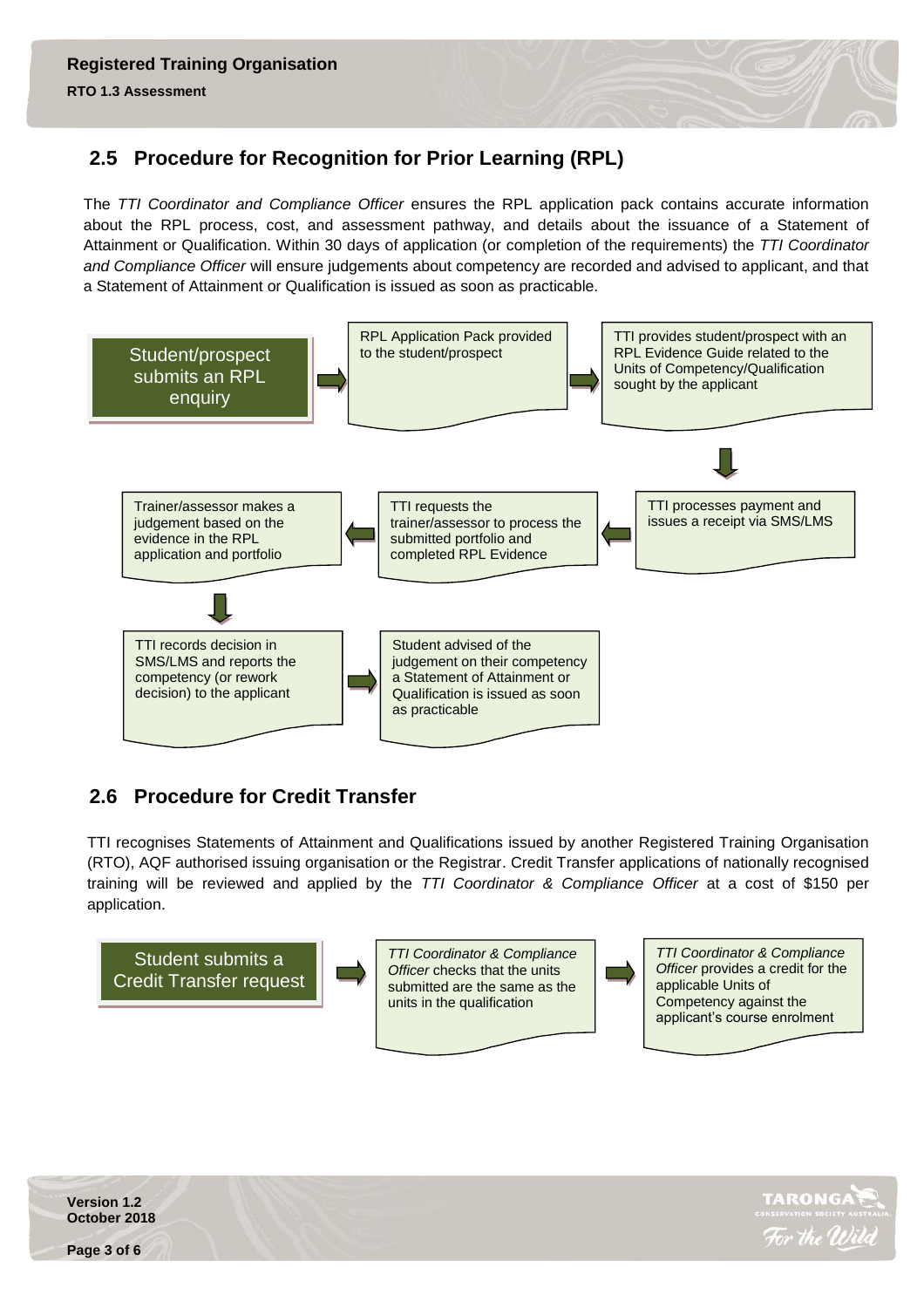## **2.7 Procedure for Reasonable Adjustment**

Requests for reasonable adjustment to assessment processes are reviewed on a case-by-case basis.



## **3 Responsibility and Accountability**

It is a requirement that relevant personnel adhere to the policies and procedures as described in this document. These expectations may vary between personnel, position and role. It is therefore expected that those in the following roles will act accordingly.

### **3.1 Trainers and Assessors**

- Familiarise themselves with this policy;
- Undertake assessment in accordance with this policy;
- Apply the reasonable adjustment procedure as necessary;
- Collate all evidence to support the student's assessment process;
- Ensure student results are recorded within TTI's SMS/LMS in a timely manner.

### **3.2 TTI Coordinator & Compliance Officer**

- Adheres to and supports this policy;
- Ensures student results are recorded within TTI's SMS/LMS including the result of applications for RPL or CT;
- Support trainers with reasonable adjustment as appropriate.

### **3.3 TTI Manager**

- Adheres to and enforces this policy;
- Ensures assessment processes are applied in a fair and just manner;
- Ensures all evidence and outcomes are stored within TTI's SMS/LMS;
- Ensures support for reasonable adjustment through the *TTI Coordinator and Compliance Officer*.

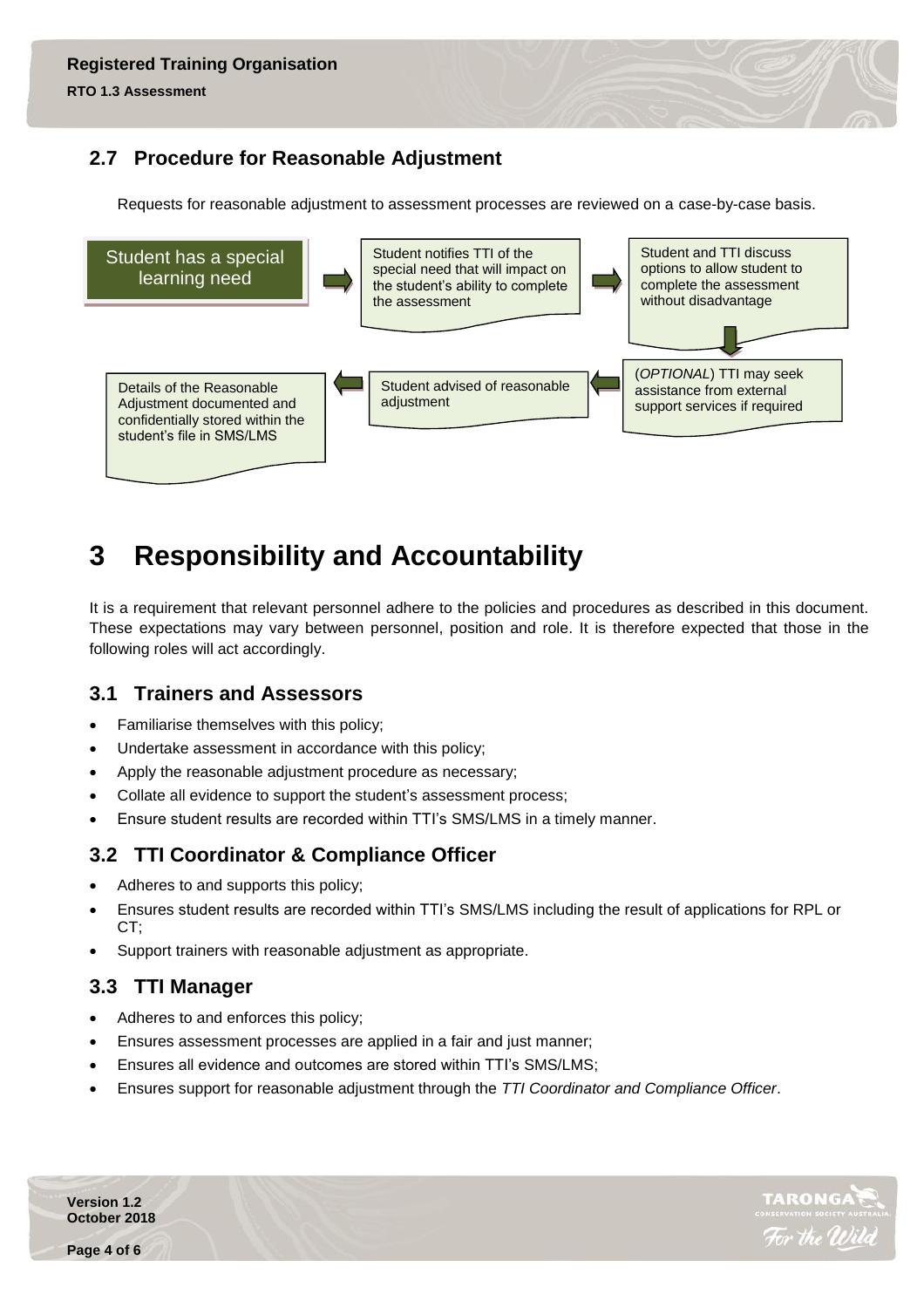## **4 Resources**

- National Vocational Education and Training Regulator Act 2011
- Standards for Registered Training Organisations (RTOs) 2015
- The Australian Qualification Framework
- Users Guide to the Standards for Registered Training Organisations 2015

## **5 Definitions**

#### **5.1 Assessment**

Assessment refers to the wide variety of methods or tools that educators use to evaluate, measure, and document the competence, learning progress, skill acquisition, or educational needs of students. The term assessment can also apply to RPL and may be modified under the reasonable adjustment process.

## **5.2 Recognition of Prior Learning (RPL)**

An assessment process that involves assessment of an individual's relevant prior learning (including formal, informal and non-formal learning) and various forms of evidence to determine the outcomes of an individual competence.

#### **5.3 Principles of Assessment**

- Fairness The individual learner's needs are considered in the assessment process. Where appropriate, reasonable adjustments are applied by the RTO to consider the individual learner's needs. The RTO informs the learner about the assessment process, and provides the learner with the opportunity to challenge the result of the assessment and be reassessed if necessary.
- Flexibility Assessment is flexible to the individual learner by:
	- reflecting the learner's needs;

• assessing competencies held by the learner no matter how or where they have been acquired; and • drawing from a range of assessment methods and using those that are appropriate to the context, the Unit of Competency and associated assessment requirements, and the individual.

Validity Any assessment decision of the RTO is justified, based on the evidence of performance of the individual learner.

Validity requires:

- assessment against the Unit/s of Competency and the associated assessment requirements covers the broad range of skills and knowledge that are essential to competent performance;
- assessment of knowledge and skills is integrated with their practical application;

• assessment to be based on evidence that demonstrates that a learner could demonstrate these skills and knowledge in other similar situations; and

• judgement of competence is based on evidence of learner performance that is aligned to the Unit/s of Competency and associated assessment.

Reliability Evidence presented for assessment is consistently interpreted and assessment results are comparable irrespective of the assessor conducting the assessment.

**Version 1.2 October 2018**

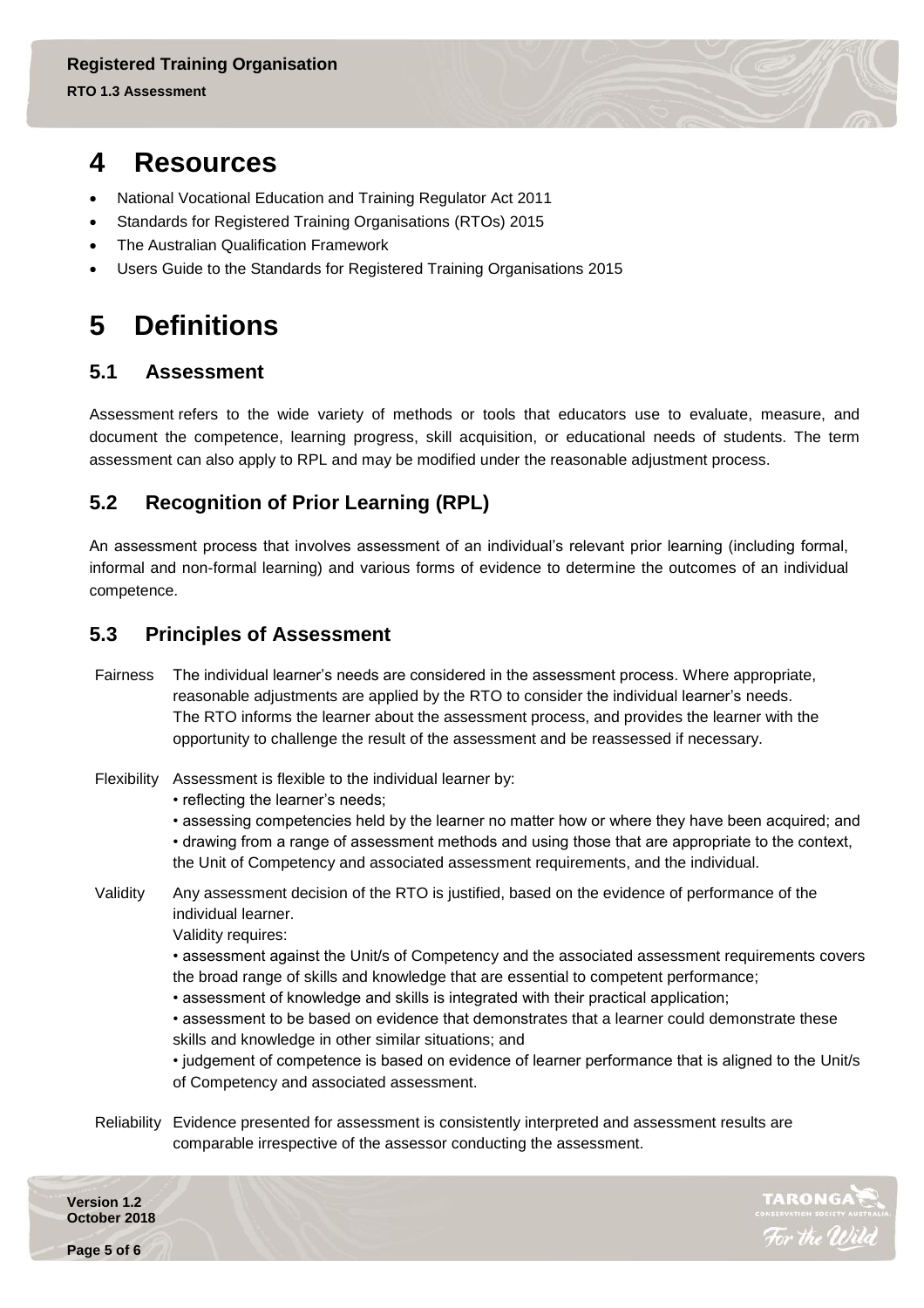#### **5.4 Rules of Evidence**

Validity The assessor is assured that the learner has the skills, knowledge and attributes as described in the module or Unit of Competency and associated assessment requirements. Sufficiency The assessor is assured that the quality, quantity and relevance of the assessment evidence enables a judgement to be made of a learner's competency. Authenticity The assessor is assured that the evidence presented for assessment is the learner's own work. Currency The assessor is assured that the assessment evidence demonstrates current competency. This requires the assessment evidence to be from the present or the very recent past.

### **5.5 Reasonable Adjustment**

Reasonable adjustments may be made to accommodate a student with a disability or special need and reduce the impact of a disability or special need on a student's academic success. Adjustments may include modifications to the learning environment, teaching method, or assessment conditions to increase the participation of a student without compromising the academic standard or the inherent course requirements.

## **6 Version Control**

| <b>Version Control</b> | <b>Date Effective</b> | Drafted by                                 | <b>Approved By</b> | Amendment                                                       |
|------------------------|-----------------------|--------------------------------------------|--------------------|-----------------------------------------------------------------|
| 1.0                    | September 2016        | Manager L&D                                | <b>CEO</b>         |                                                                 |
| 1.1                    | December 2017         | Manager L&D                                | <b>CEO</b>         |                                                                 |
| 1.2                    | October 2018          | TISL Project and<br><b>Business Manger</b> |                    | Cost applied for CT;<br>timeline for<br>assessments<br>included |

## **7 Approval**

Cameron Kerr - Director and Chief Executive

## **8 Appendices**

Nil



**Version 1.2 October 2018**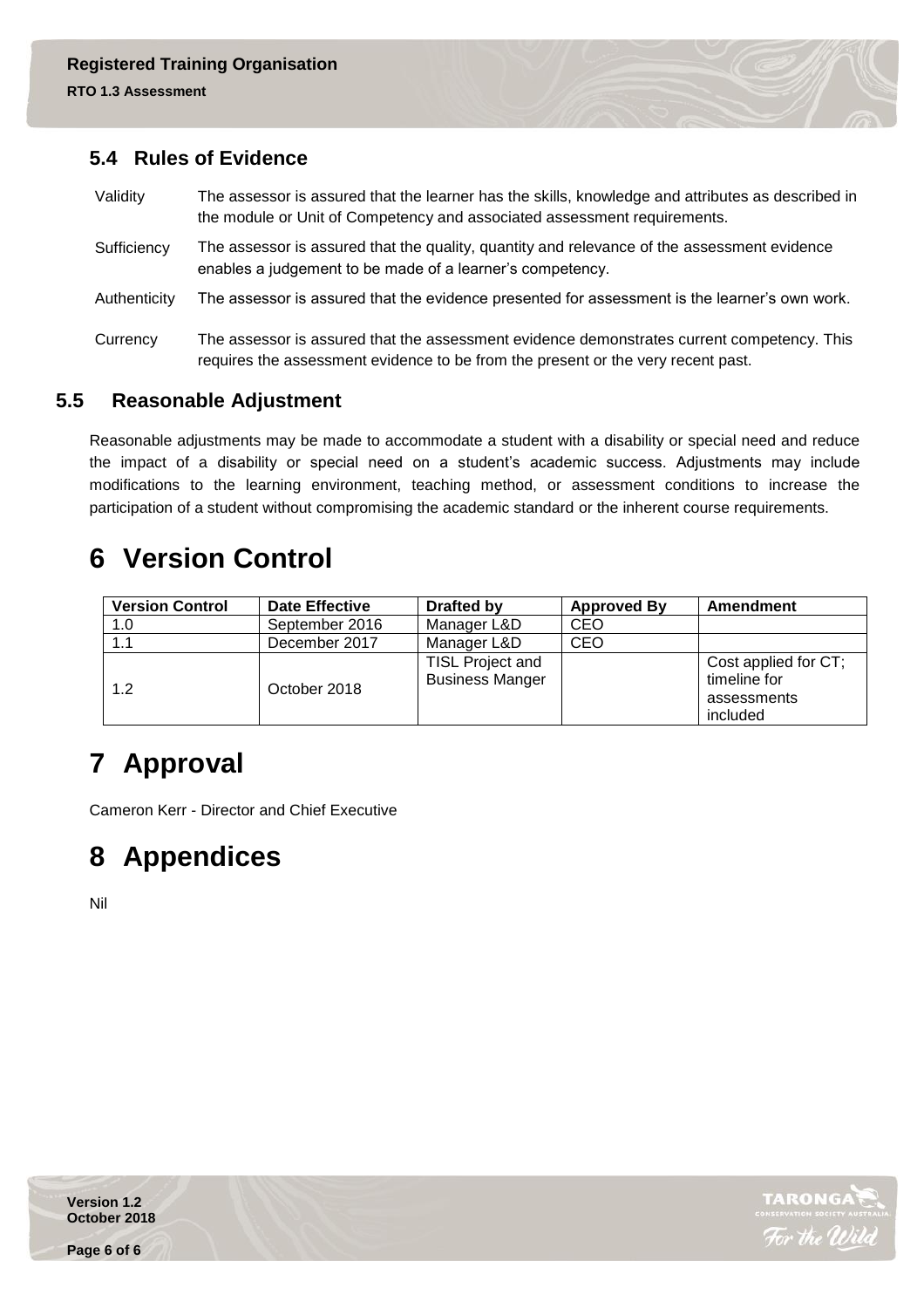# **PEOPLE, CULTURE AND LEARNING**

**Taronga Training Institute**

**TTI 1.9 Advertising and External Communications** 

## **1 Purpose and Scope**

**This policy ensures Taronga Training Institute (TTI) accurately and appropriately communicates via its advertising and external communications to support a quality experience for students. It also ensures that TTI complies with information and logo use requirements.**

It outlines how TTI should use information and logos in its marketing, advertising and pre-enrolment information in a way that is ethical, factual and correct. This will be done in accordance with the *Standards for Registered Training Organisations (RTOs) 2015: Standard 3* (sub-standard 3.6), *Standard 4*, and *Standard 5* (substandards  $5.1 - 5.4$ )

This policy applies to TTI.



## **2 Policy and Procedure**

## **2.1 Policy**

This policy sets out the processes that TTI will follow to ensure information communicated via advertising materials and other external channels, including for the purpose of student recruitment, is accurate and appropriate and provides prospective students with information that will enable them to make informed decisions.

TTI will ensure use of the Nationally Recognised Training (NRT) Logo is in accordance with the Conditions of Use of NRT Logo as documented in Schedule 4 of the *Standards for Registered Training Organisations (RTOs) 2015*  (refer Appendix 1).

**Version 1.0 March 2018**



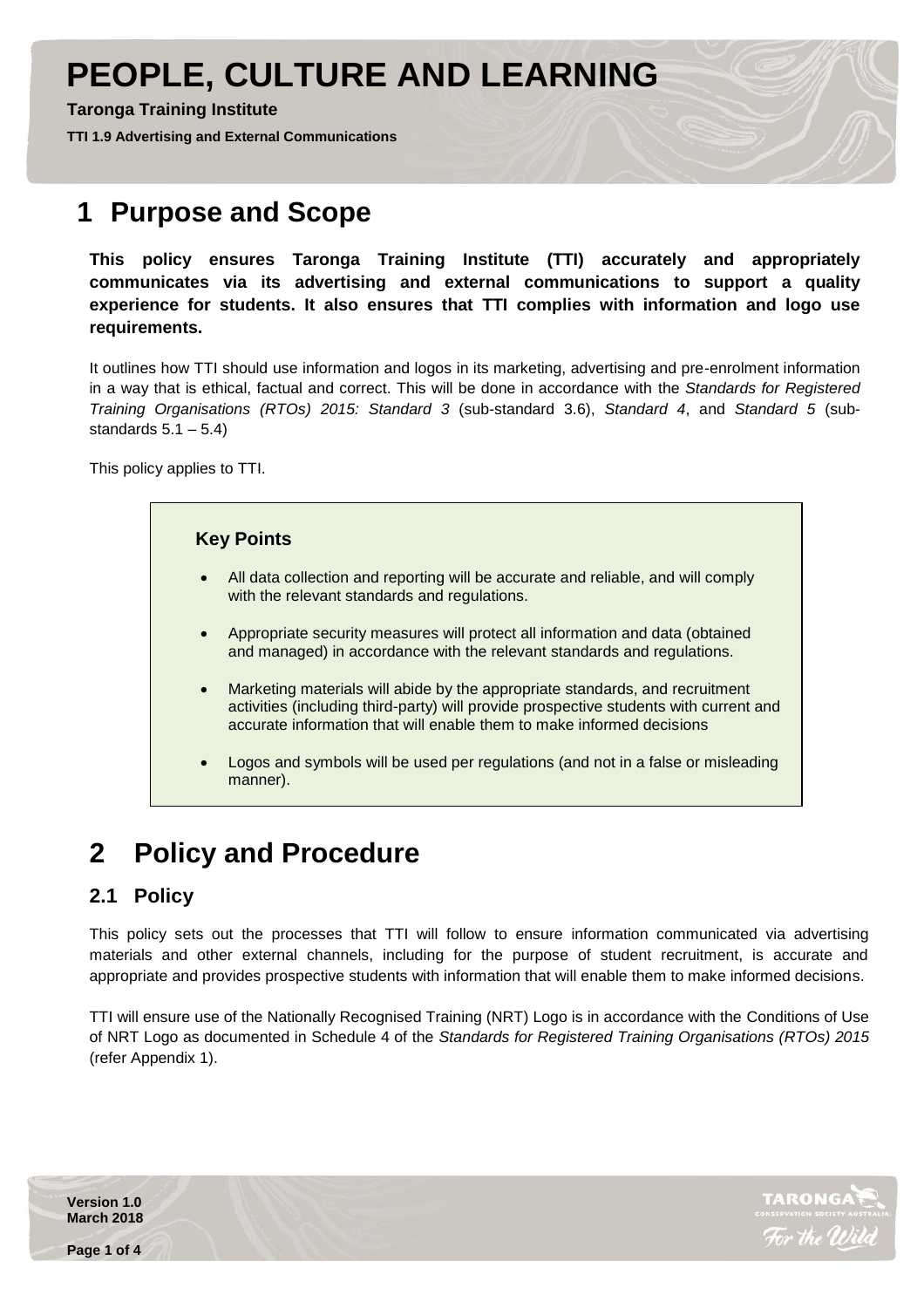**RTO 1.9 Advertising and External Communications** 

#### **2.2 Procedure and Requirements for Advertising and External Communications**

All new materials developed for marketing and advertising purposes must be approved by the *TTI Manager* prior to release and meet the below requirements. The *TTI Manager* will also review all existing marketing and advertising materials bi-annually (e.g. website), prior to the commencement of enrolments to ensure they:

- accurately represent the services provided by TTI (or a third-party acting on behalf of TTI) and the training products on TTI's scope of registration;
- include TTI's RTO code;
- refer to another person or organisation featured in marketing material only after having obtained the consent of that person or organisation;
- use the NRT logo only in accordance with the conditions of use documented in the *Standards for Registered Training Organisations (RTOs) 2015* – Schedule 4 (refer Appendix 1)
- makes clear where a third party if recruiting prospective students on TTI's behalf;
- clearly distinguishes between training provided by TTI or where training is delivered on behalf of TTI by a third party;
- distinguishes between nationally recognised training and assessment that leads to the issue of AQF certification documentation and other training products delivered by TTI;
- Includes the name code and title of any training product as published on the National Register, referred to in the materials;
- only advertise/market a training product while it remains on TTI's scope of registration;
- only advertises that a training product will enable earners to obtain a licensed or regulated outcomes where it has been confirmed by the local regulator in the jurisdiction in which it is being advertised;
- includes details about any VET fee-help/subsidy/financial support arrangements associated with TTIs provision of training & assessment; and
- does not guarantee that:
	- o all students will successfully complete a training product;
	- $\circ$  that the qualification course/skillset/unit can be completed in a manner that does not meet the requirements of a training package or VET accredited course; and / or
	- o that a student will obtain a particular employment outcome with Taronga or another organisation.

Where appropriate these principles should also be applied to other external communications.

## **3 Responsibility and Accountability**

It is a requirement that relevant personnel adhere to the policies and procedures as described in this document. These expectations may vary between personnel in regard to position and role. It is therefore expected that those in the following roles will act accordingly.

#### **3.1 TTI Manager**

- Adheres to and enforces this policy;
- Ensures that all advertising and external communications are accurate and appropriate.



**Version 1.0 March 2018**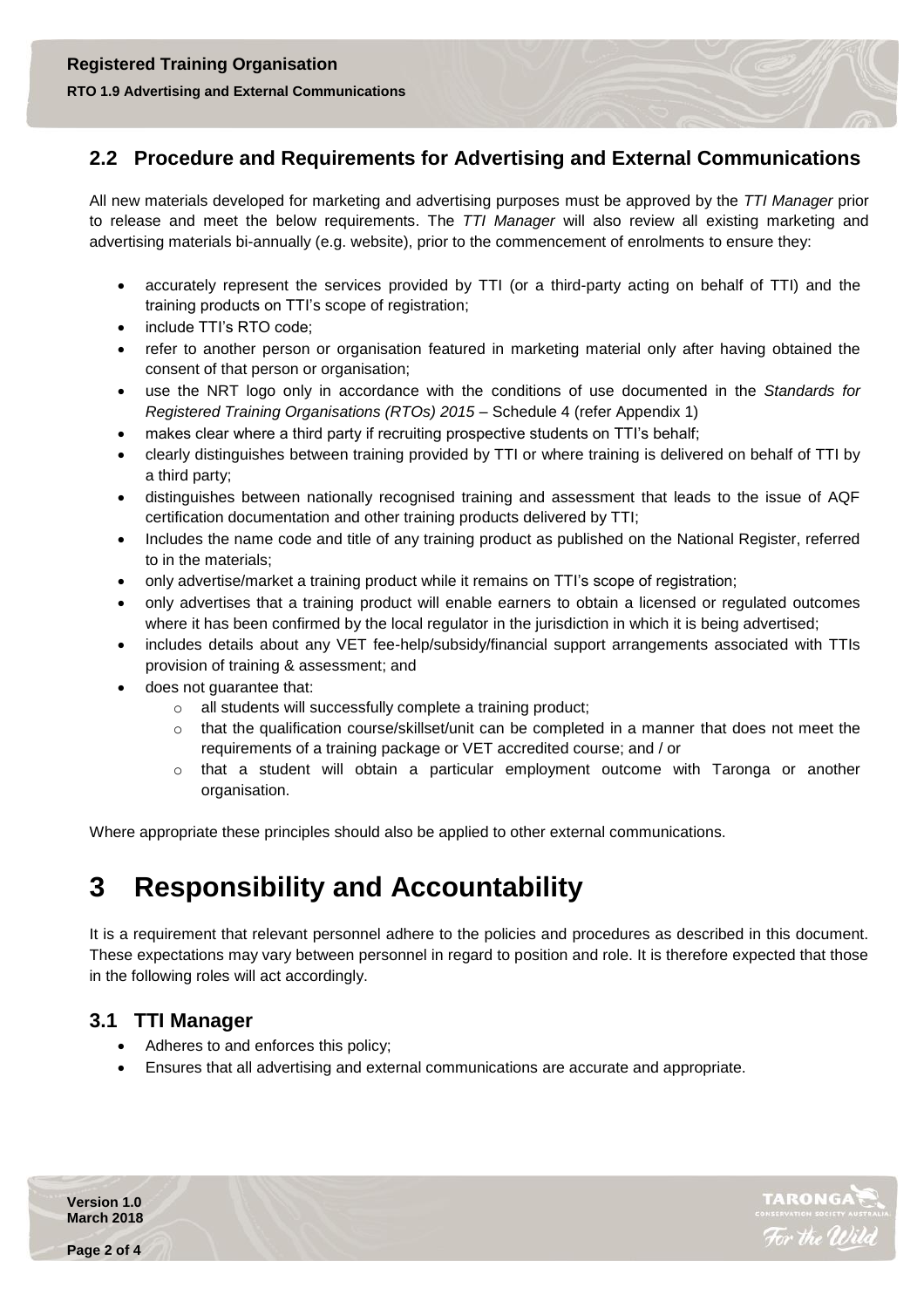### **RTO 1.9 Advertising and External Communications**

## **4 Resources**

- National Vocational Education and Training Regulator Act 2011
- Standards for Registered Training Organisations 2015
- The Australian Qualification Framework
- Users Guide to the Standards for Registered Training Organisations

# **5 Definitions**

Nil

## **6 Version Control**

| <b>Version Control</b> | Date Effective  | Drafted by                                            | Approved By | Amendment                                                                                                                                                                                                      |
|------------------------|-----------------|-------------------------------------------------------|-------------|----------------------------------------------------------------------------------------------------------------------------------------------------------------------------------------------------------------|
| 1.0                    | 31 October 2018 | <b>TISL Project and</b><br><b>Business</b><br>Manager |             | Title change to better<br>reflect purpose;<br>transfer of data<br>provision content to<br>Governance Policy;<br>transfer of current<br>student<br>communications to<br>student enrolment<br>information policy |
|                        |                 |                                                       |             |                                                                                                                                                                                                                |

## **7 Approval**

Cameron Kerr -- Director and Chief Executive

## **8 Appendices**

Appendix 1 – *Standards for Registered Training Organisations (RTOs) 2015 –* Schedule 4



**Version 1.0 March 2018**

**Page 3 of 4**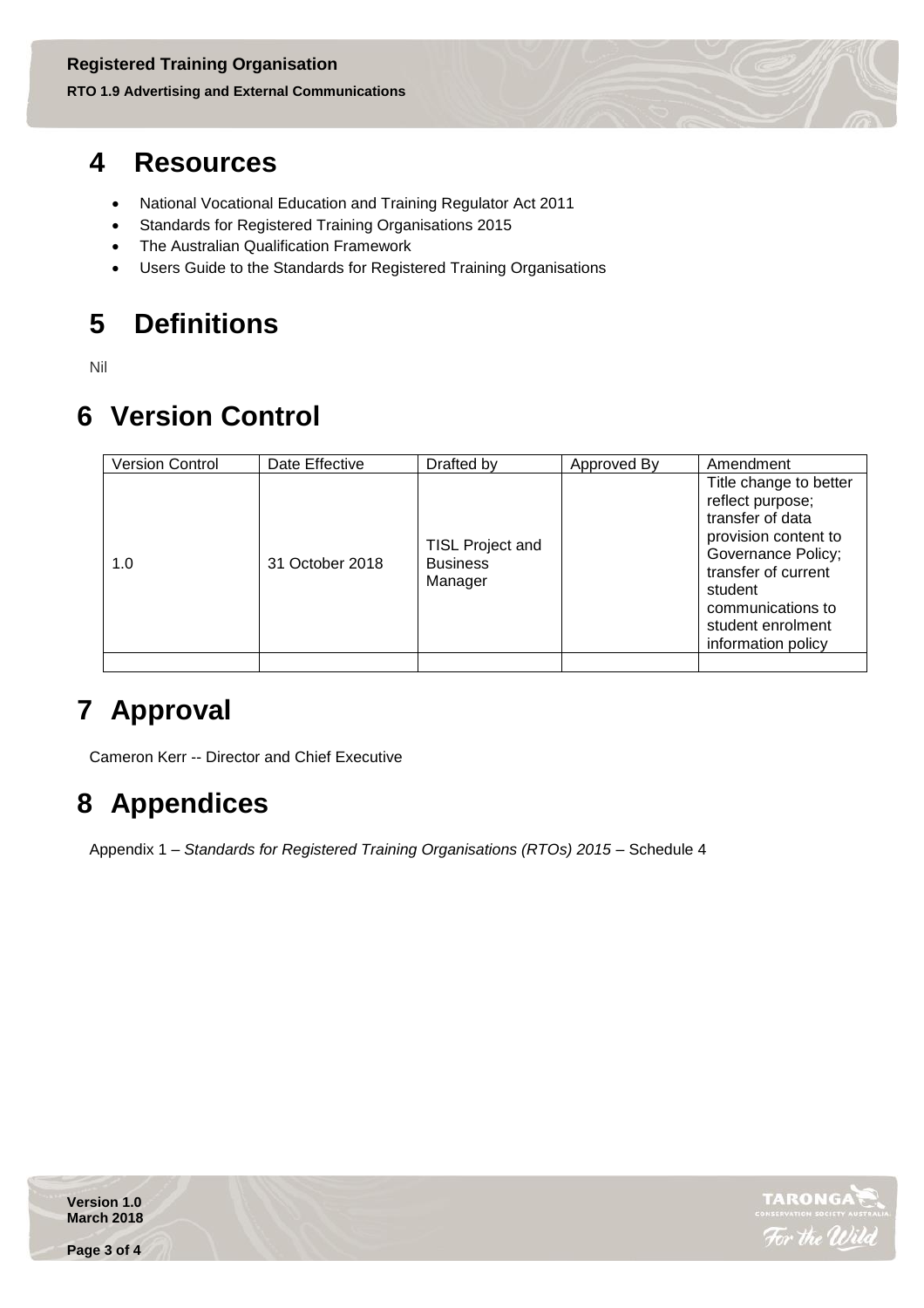## **APPENDIX 1**

#### **Standards for Registered Training Organisations (RTOs) 2015 – Schedule 4**

#### *Conditions of Use of NRT logo*

The Nationally Recognised Training (NRT) logo is a registered trademark and a distinguishable mark of quality for promoting and certifying national vocational education and training leading to AQF certification documentation.

The following describes a range of situations and conditions for using the NRT logo:

#### **Advertisements and promotional information** in any medium (print/television/radio/banners/online, etc)

- 1. RTOs registered by any VET Regulator may use the NRT logo to promote nationally recognised training provided that training is within the RTO's scope of registration.
- 2. Impressions must not be created that may lead an observer to conclude the NRT logo applies to all training provided by the RTO if this is not the case. The NRT logo cannot be used by an RTO where the training is accredited, but is outside the scope of registration of the RTO. Where training is being promoted and does not meet the requirements stipulated in the VET Quality Framework or is outside the RTO's Scope of Registration, it must be made clear the NRT logo is not associated with that training.
- 3. Use of the NRT logo is only permitted where there is a direct relationship to an AQF qualification and/or Unit of Competency as specified within training packages or VET accredited courses.

#### **Student information (brochures, course handbooks, prospectuses, etc)**

4. When an RTO is promoting the training, it offers and wishes to use the NRT logo, its promotional material such as brochures, handbooks and prospectuses must clearly distinguish between nationally recognised training within the scope of registration and that which is not nationally recognised.

#### **Corporate stationery, business cards, buildings, training resources and marketing products**

5. The NRT logo must not be used on products such as corporate stationery, business cards, building signage, mouse pads, pens, satchels, packaging around products, or learning resources supporting training.

#### **Certificates, Statements of Attainment and other testamurs**

6. The NRT logo must be depicted on all AQF certification documentation issued by the RTO. These can only be issued by an RTO when the qualification and/or Unit of Competency are within the RTO's scope of registration. The NRT Logo must not be depicted on other testamurs or transcripts of results.



**Version 1.0 March 2018**

**Page 4 of 4**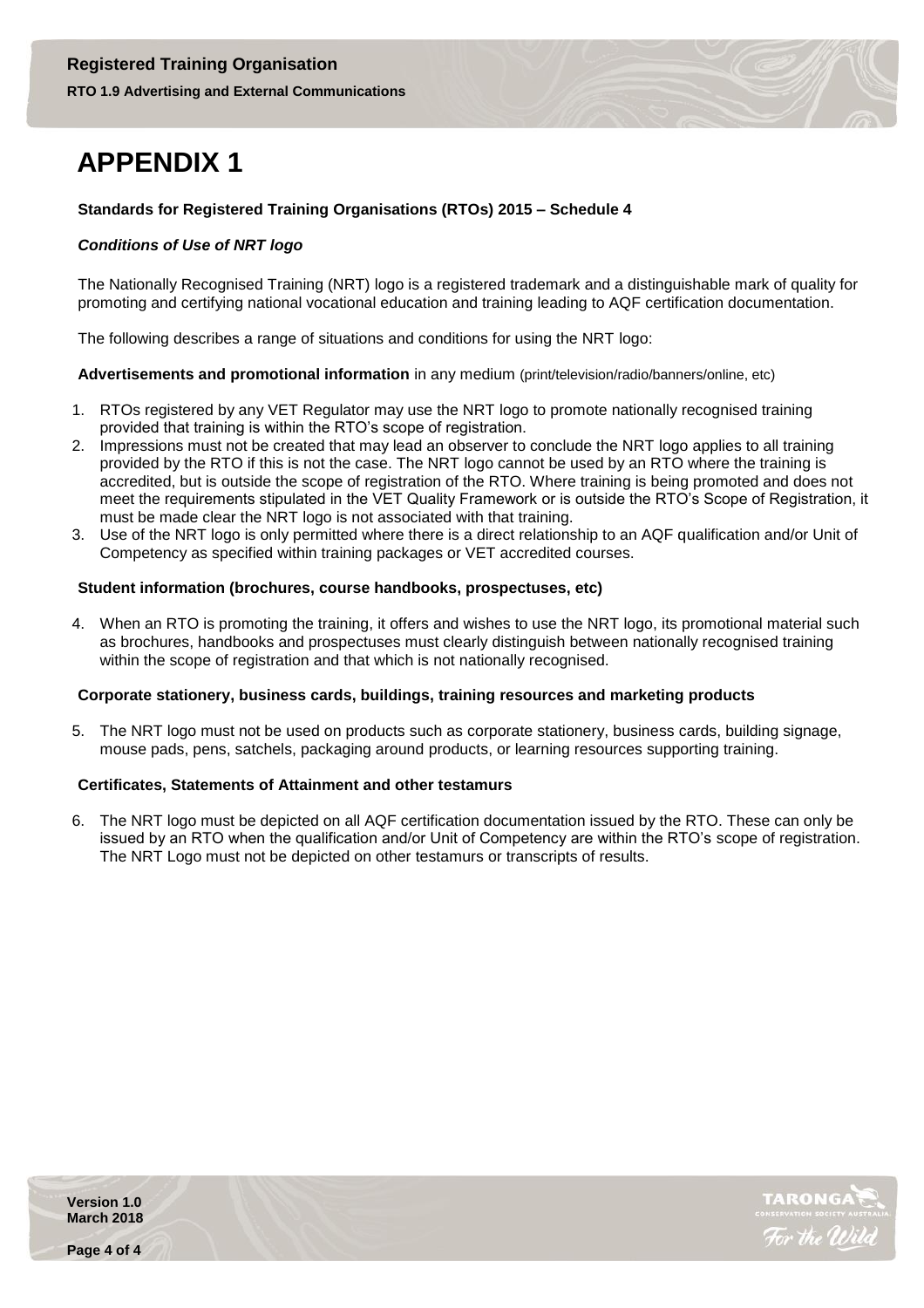# **PEOPLE, CULTURE AND LEARNING**

#### **Taronga Training Institute**

**TTI 1.10 Complaints and Appeals** 

## **1 Purpose and Scope**

**This policy ensures Taronga Training Institute (TTI) has a fair and efficient process for the recording, acknowledging and resolving student complaints or appeals.**

It outlines the procedure which Taronga Training Institute (TTI) uses to manage student complaints and appeals in accordance with the *Standards for Registered Training Organisations* (RTOs) *2015: Standard 6* (substandards 6.1 – 6.6). Students seeking to appeal an assessment decision should also follow the complaints and appeals procedure.

This policy applies to TTI.

#### **Key Points**

- Complaints and appeals may be raised in a formal or informal manner. An informal appeal or complaint may be escalated to a formal appeal or complaint at a student's discretion if unsatisfied by the outcome of an informal complaint or appeal.
- If a student is unsatisfied with the outcome of a formal complaint or appeal they may request it be reviewed by an appropriate third-party independent of TTI and the student.
- Wherever possible, TTI will process and finalise a complaint or appeal within 60 calendar days.
- All complaints and appeals, as well as outcomes, will be recorded by TTI and corrective actions taken as appropriate to eliminate or mitigate recurrence.

## **2 Policy and Procedure**

### **2.1 Policy**

All complaints and appeals will be dealt with in accordance with the principles of natural justice and procedural fairness including allegations involving the conduct of:

- TTI, its trainers and assessors or other employees;
- a third-party providing services on TTI's behalf and its trainers and assessors or other employees; or
- a TTI student.

**TARONG** 

**Version 1.0 October 2018**

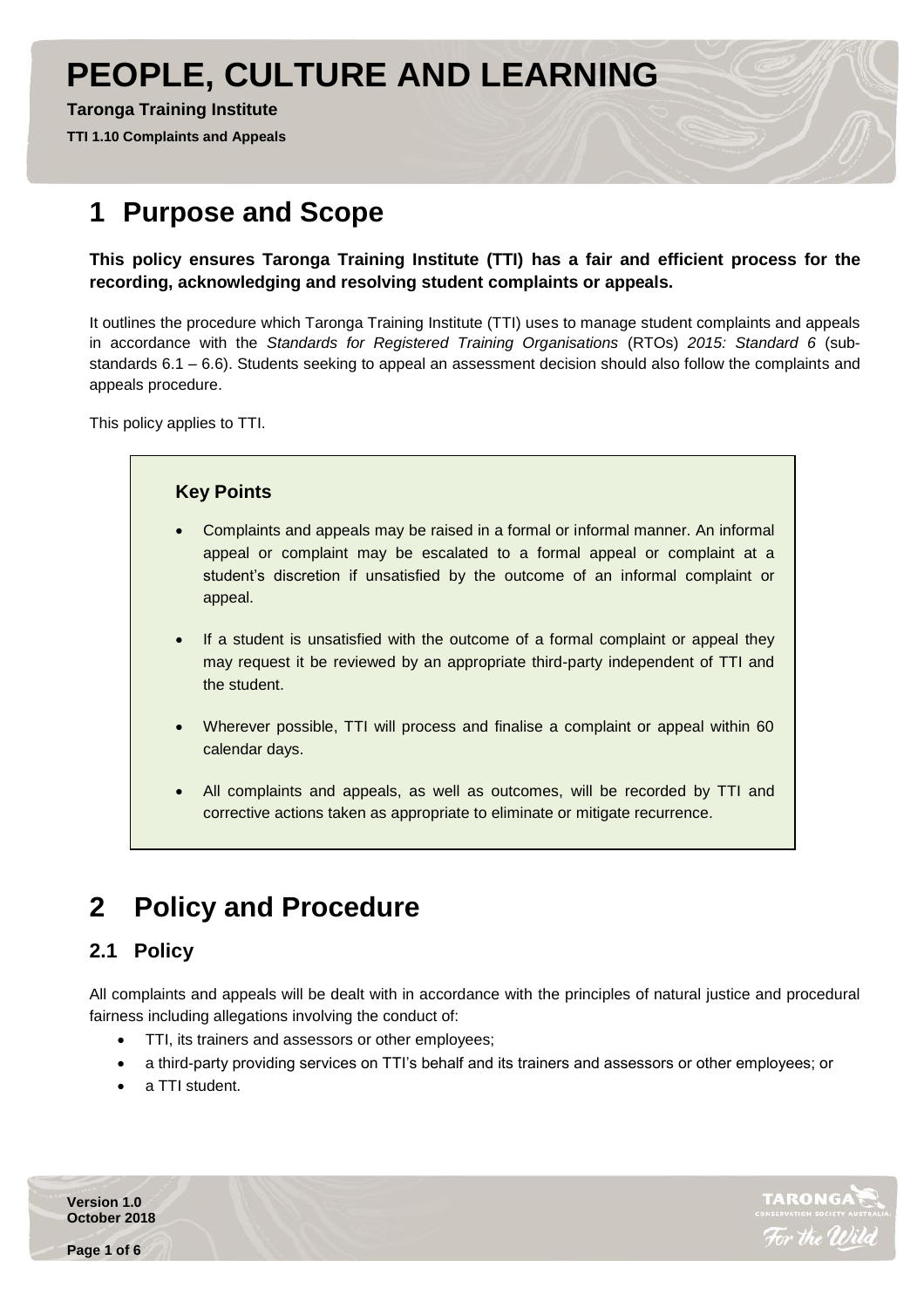#### **RTO 1.10 Complaints and Appeals**

Wherever possible, TTI will process and finalise a complaint or appeal within 60 calendar days. If it is anticipated that more than 60 days will be required to process and finalise the complaint or appeal, TTI will:

- inform the complainant or appellant in writing, noting the reasons why more than 60 days will be required;
- keep the complainant or appellant updated on the progress of the matter.

TTI will maintain secure records of all complaints and appeals, including their outcomes, and take corrective actions as appropriate to eliminate or mitigate recurrence.

#### **2.2 Procedure for Complaints and Appeals**

#### **2.2.1 Complaints Process**

Students may choose to submit a complaint to TTI via the informal or formal processes documented below. The intent is to resolve the complaint through discussion and mutual agreement.



**Page 2 of 6**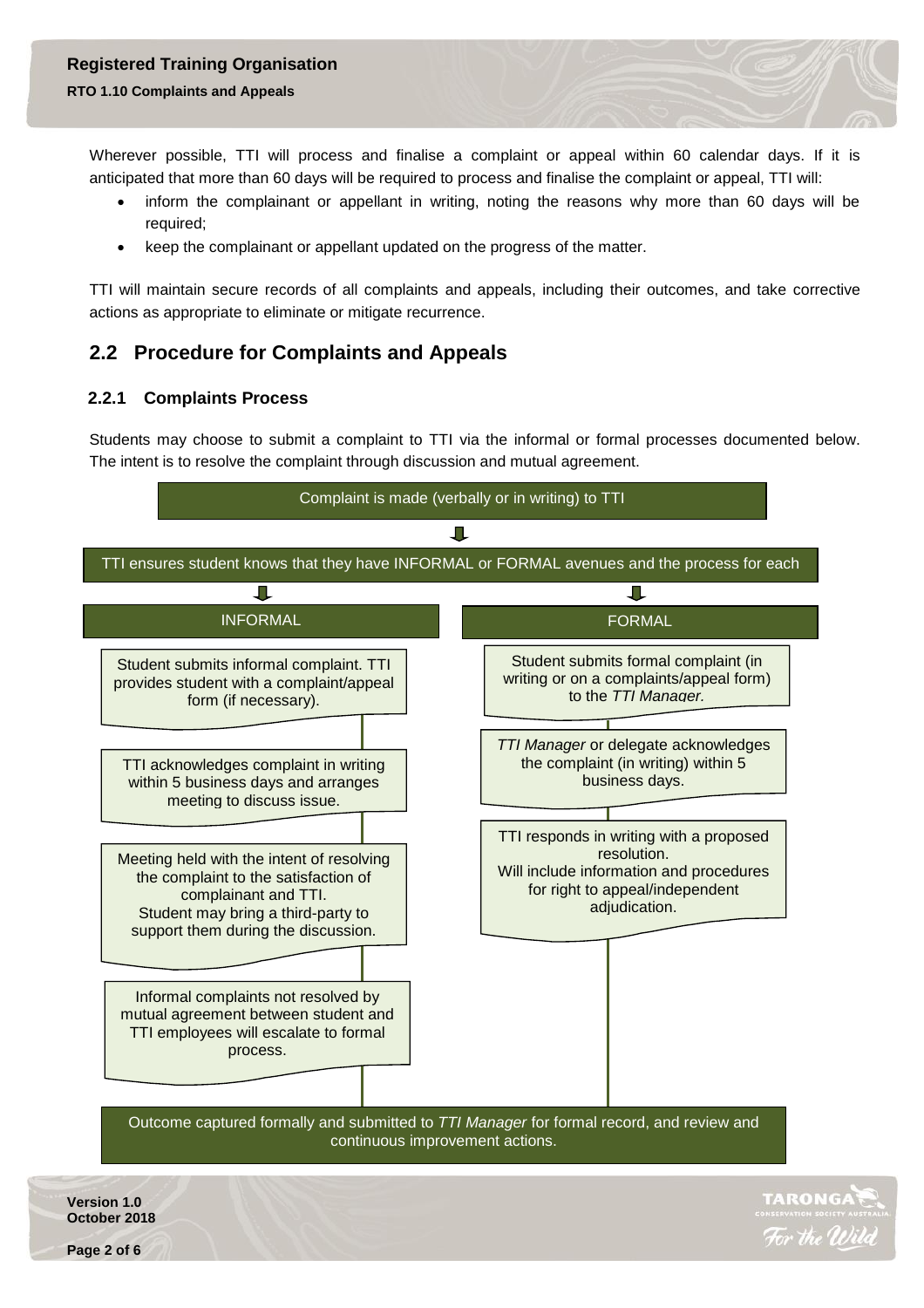**RTO 1.10 Complaints and Appeals** 

#### **2.2.2 Appeals Process**

A student who is dissatisfied with the proposed solution for a formal complaint can ask the *TTI Manager* to apply the appeals process which will trigger an additional opportunity for the complaint to be considered including in relation to as assessment decision.



#### **2.2.3 Complaints and appeals records**

TTI will maintain secure records of all complaints/appeals and their outcomes (filed in ELO). A record of all written student complaints will also be retrievable through the Student Management System.

## **3 Responsibility and Accountability**

It is a requirement that relevant employees adhere to the policies and procedures as described in this document. These expectations may vary between personnel, position and role. It is therefore expected that those in the following roles will act accordingly.



**Version 1.0 October 2018**

**Page 3 of 6**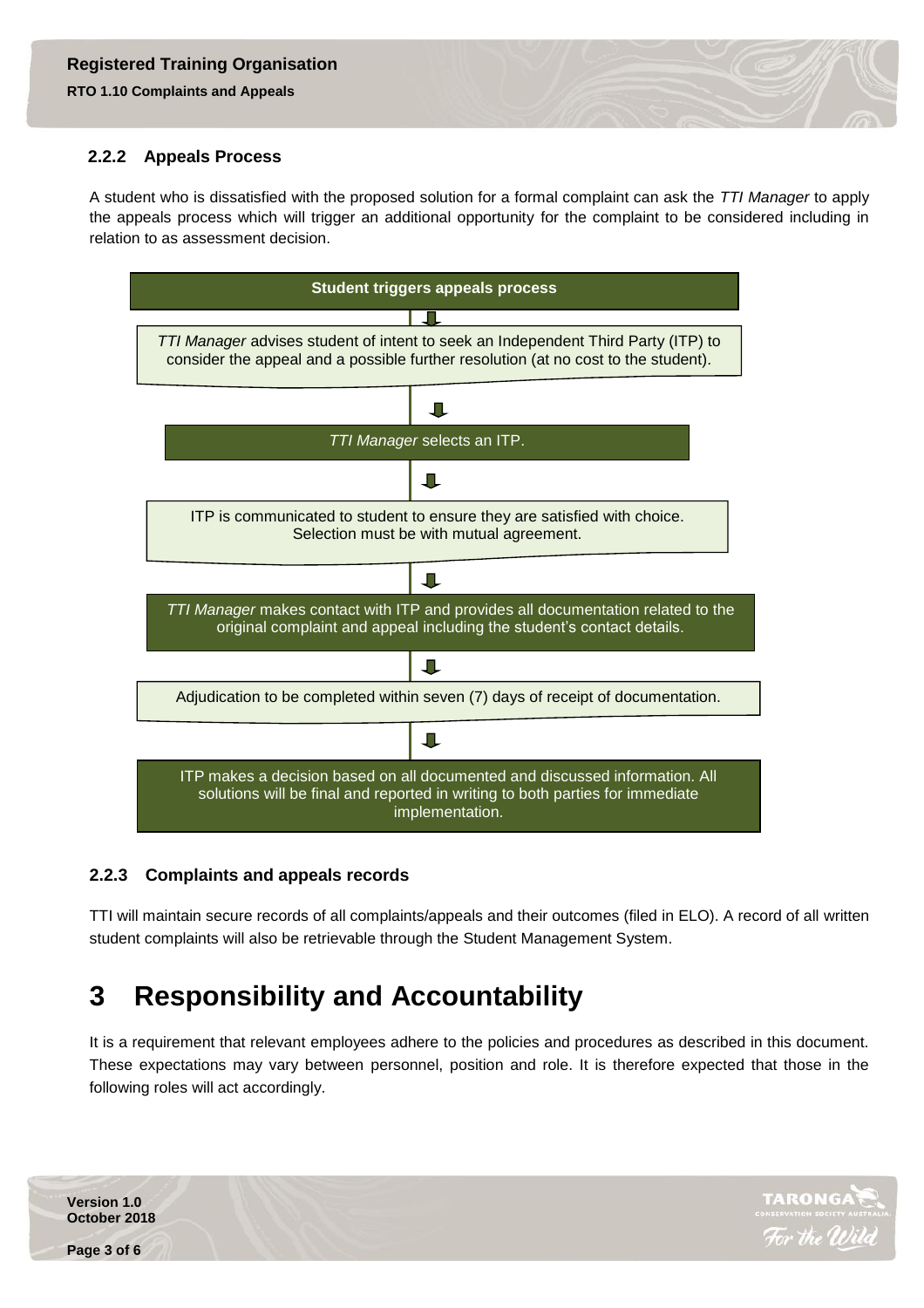#### **RTO 1.10 Complaints and Appeals**

#### **3.1 TTI Support Officers**

- Comply with this policy;
- Provide advice to students regarding the complaints and appeals process as required;
- Support students through the complaints and appeals process as appropriate.

### **3.2 TTI Coordinator & Compliance Officer**

- Complies with this policy;
- Ensure complaints/appeals process form is completed and submitted;
- Manages the complaints/appeals process in accordance with this policy as directed by the *TTI Manager*;
- Advises the TTI Manager of outcomes and/or complaints requiring appeals.

#### **3.3 Independent Third Party**

- Complies with this policy;
- Manages the complaints/appeals process in accordance with this policy as directed by the *TTI Manager*;
- Advises TTI Manager of outcomes and/or complaints requiring appeals.

#### **3.4 TTI Manager**

- Enforces and adheres to this policy;
- Manages all complaints and appeals in accordance with this policy;
- Reviews complaints and appeals so that continuous improvement can be undertaken where applicable;
- Obtains access to an Independent Third Party to undertake the appeals process as required.

## **4 Resources**

- National Vocational Education and Training Regulator Act 2011
- Standards for NVR Registered Training Organisations 2015
- The Australian Qualification Framework
- Users Guide to the Standards for Registered Training Organisations

## **5 Definitions**

Nil

## **6 Version Control**

| <b>Version Control</b> | Date Effective  | Drafted by                                     | Approved By | Amendment                                                           |
|------------------------|-----------------|------------------------------------------------|-------------|---------------------------------------------------------------------|
| 1.0                    | 31 October 2018 | TISL Project and<br><b>Business</b><br>Manager |             | Inclusion of support<br>officer<br>responsibilities; other<br>minor |
|                        |                 |                                                |             |                                                                     |



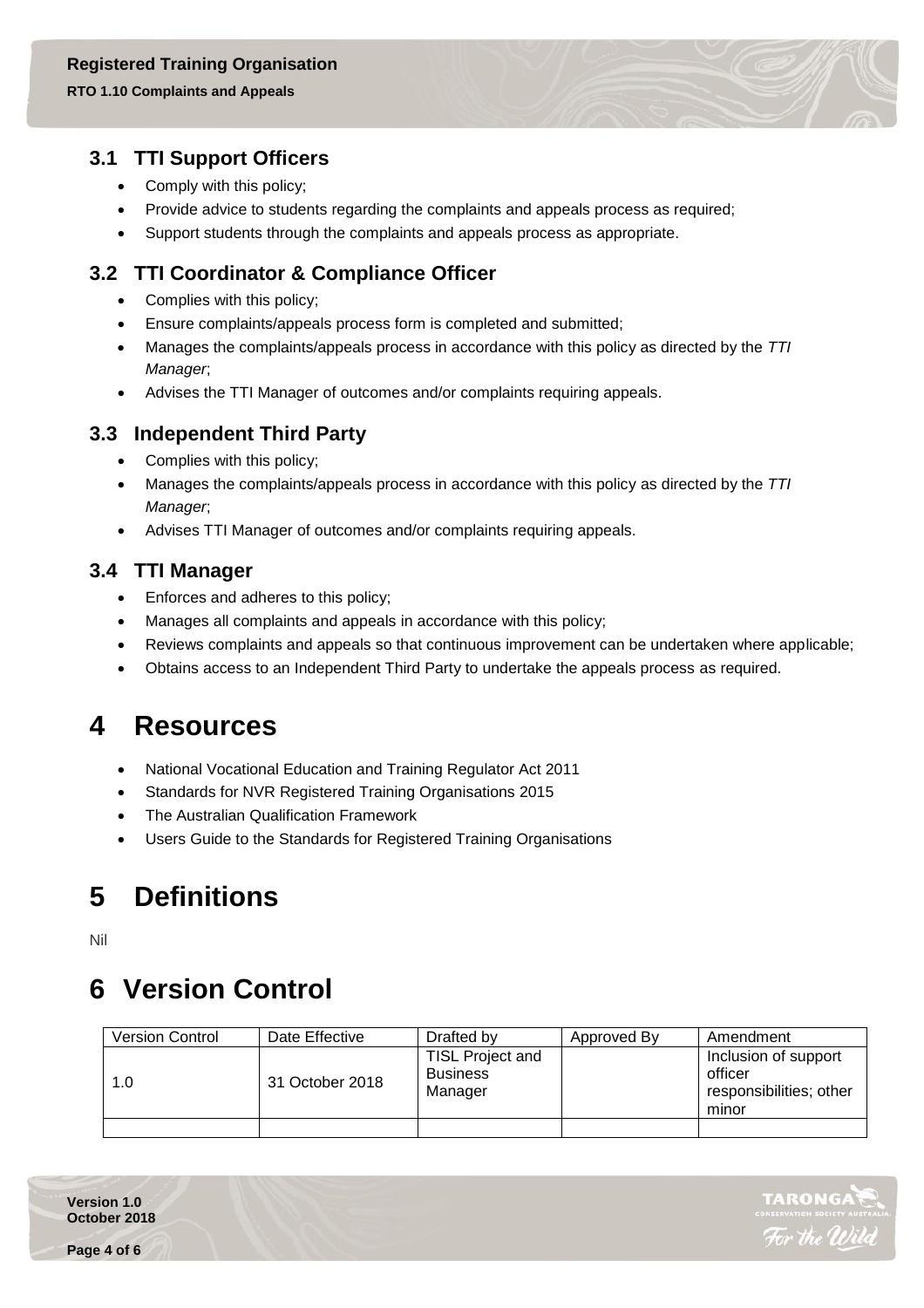## **7 Approval**

Cameron Kerr -- Director and Chief Executive

## **8 Appendices**

Appendix 1: Complaints/Appeals Form

**Version 1.0 October 2018**

**Page 5 of 6**